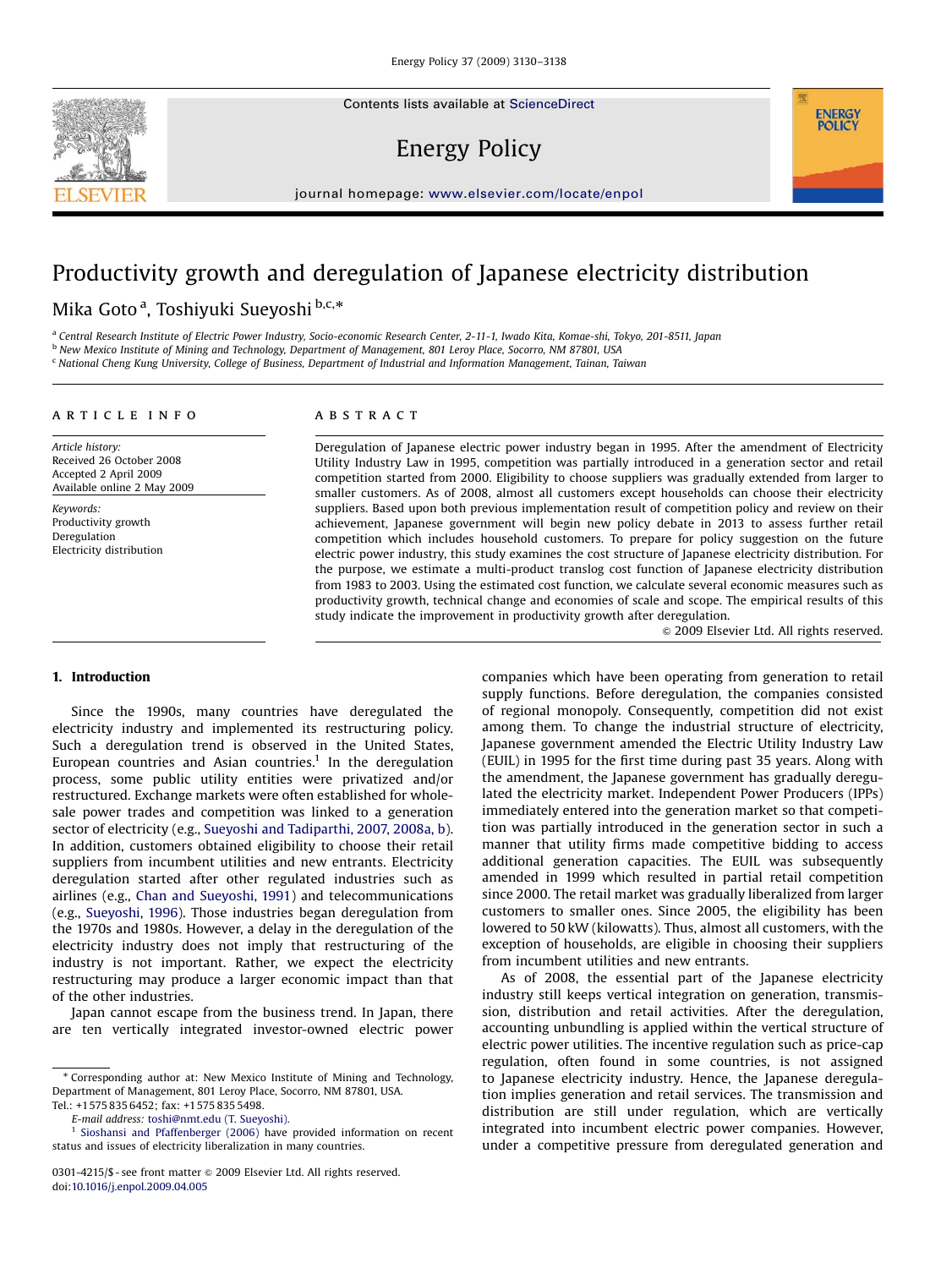retail activities, Japanese electric power companies are now directing themselves toward the cost efficiency of their distribution in order to improve their productivity.

Considering the implementation result of past deregulation policy in Japan and the current status of electricity restructuring in the other nations, the Japanese government will initiate a policy debate from 2013 among policy makers, corporate leaders, and individuals who are interested in the policy issue on electricity. The main issue will be the expansion of eligibility to household customers. We are interested in the policy issue because the deregulation was introduced to improve the cost efficiency of the industry and thereby, to provide end users with lower electricity rates. Before the policy debate for further retail competition, it is important for us to examine the impact of deregulation on the electricity industry from a perspective of productivity growth and cost structure of the industry. In particular, we need to examine the distribution division because the impact of deregulation has not been fully investigated in terms of electricity distribution even though the distribution network is technically important for successfully operating the deregulated power market.

The purpose of this research is to measure the productivity growth of the distribution division of Japanese electric power companies and examine the impact of deregulation on the productivity. To attain the research objective, this study estimates a multi-product cost function of the distribution divisions in Japanese electric power companies, using a panel data set (1983–2003). This study also examines a technical change and economies of scale, which are components of productivity growth, and economies of scope between distribution services to regulated and deregulated customers.

The remainder of this study is organized as follows. Section 2 reviews previous studies concerning electricity deregulation. Section 3 describes economic concepts and estimation methods utilized in this study. Section 4 describes a multi-product translog cost function to approximate an unknown cost structure of Japanese electricity distribution sector. Section 5 describes a data set used in this study. Section 6 summarizes empirical results obtained from our investigation. This section also documents policy implications for Japanese electricity industry and its future deregulation. Section 7 concludes this study along with future research agendas.

#### 2. Literature review

This study reviews previous studies on the estimation of cost functions for utility firms from the two perspectives: (a) economic concepts and influences of electricity deregulation and (b) methodological extensions for the cost function measurement. Then, the position of this study is discussed by comparing it with the other studies.

#### 2.1. Economic concepts and influences of electricity deregulation

In an early stage, competition in the electricity generation was implicitly supported by [Christensen and Greene \(1976\)](#page--1-0) who examined economies of scale in the generation sector of US electric power industry. Previous studies on the electricity transmission and distribution divisions supported a general view in which the electricity distribution was considered as a natural monopoly. The number of the studies on distribution and transmission was not as large as that of the generation sector of utility companies. Among them, [Huettner and Landon \(1977\),](#page--1-0) [Roberts \(1986\),](#page--1-0) [Nelson and Primeaux \(1988\),](#page--1-0) [Giles and Wyatt](#page--1-0) [\(1993\)](#page--1-0) and [Yatchew \(2000\)](#page--1-0) studied the economies of scale in the electricity distribution. Meanwhile, another group of research,

including [Salvanes and Tjotta \(1994\)](#page--1-0), [Burns and Weyman-](#page--1-0)[Jones \(1996\)](#page--1-0), [Kumbhakar and Hjalmarsson \(1998\),](#page--1-0) examined the operational efficiency of an electricity distribution sector. They used econometric methods to estimate production and cost functions. Most of their empirical results indicated that the distribution of electricity was characterized by economies of scale, although the degree of the economies depended on their data, periods and econometric models.

In the same research stream, [Ramos-Real \(2005\)](#page--1-0) discussed electricity deregulation from a perspective of cost analysis, along with an extensive survey on previous studies which utilized the estimation of cost functions. His study concluded that transmission and distribution grids were a natural monopoly so that competition would produce an efficiency loss. In addition, a multiproduct framework was recommended for the analysis on vertical integration of electricity. He discussed several problems in the electricity markets where the productivity growth of utility firms were not passed to the final customers in terms of reduction in electricity prices. [Zarnikau and Whitworth \(2006\)](#page--1-0) supported the view, which indicated that, contrary to common expectations, household electricity costs in Texas increased at a greater rate than those of other states where retail competition was not introduced.

Besides the US deregulation experience, [Filippini and Wild](#page--1-0) [\(2001\)](#page--1-0) estimated a linear average-cost function, using data of Swiss electricity distribution utilities and discussed a use of the average-cost function for yardstick regulation on network access prices. [Filippini et al. \(2004\)](#page--1-0) estimated a cost frontier function, using five Slovenian electricity distribution utilities, over the period from 1991 to 2000. They measured cost efficiency and scale economies, and suggested mergers of distribution utilities. [Chang](#page--1-0) [and Tay \(2006\)](#page--1-0) simulated possible efficiency gains from various deregulation scenarios of electricity in Singapore, using a linear programming model. They indicated that cost gains could be about 8% of the current production cost. [Akkemik \(2009\)](#page--1-0) examined Turkish electricity generation by estimating a cost function. The estimation results indicated the existence of economies of scale and a technological progress in the Turkish electric power industry.

#### 2.2. Methodological comparison in the measurement of cost functions

It is true that the conceptual development, discussed above, is important in investigating various empirical issues regarding the deregulation of the electric power industry. Similarly, previous studies explored methodological extensions for measuring cost functions because the measurement serves an empirical basis for investigating the existence of economic concepts related to the deregulation. Recent studies in the research group, which have estimated cost functions and cost frontier functions for distribution companies, include [Farsi and Filippini \(2004\)](#page--1-0), [Farsi et al.](#page--1-0) [\(2006\)](#page--1-0), [Farsi et al. \(2008\)](#page--1-0) as well as [Farsi and Filippini \(2009\)](#page--1-0).

The recent studies can be summarized in the following manner: [Farsi and Filippini \(2004\)](#page--1-0) estimated log-linear cost frontier functions using ordinary least squares (OLS), which was also applied to several panel data models for 59 distribution utilities from 1988 to 1996 in Switzerland. As panel data models, the study used random effects generalized least squares (GLS), random effects maximum likelihood estimation (MLE) and fixed effects model for estimation and compared results among them. [Farsi et al. \(2006\)](#page--1-0) used the same data set and extended their comparative study of the panel data cost frontier models into estimating a true random effects model. [Farsi and Filippini \(2009\)](#page--1-0) extended further the comparative study among panel data models